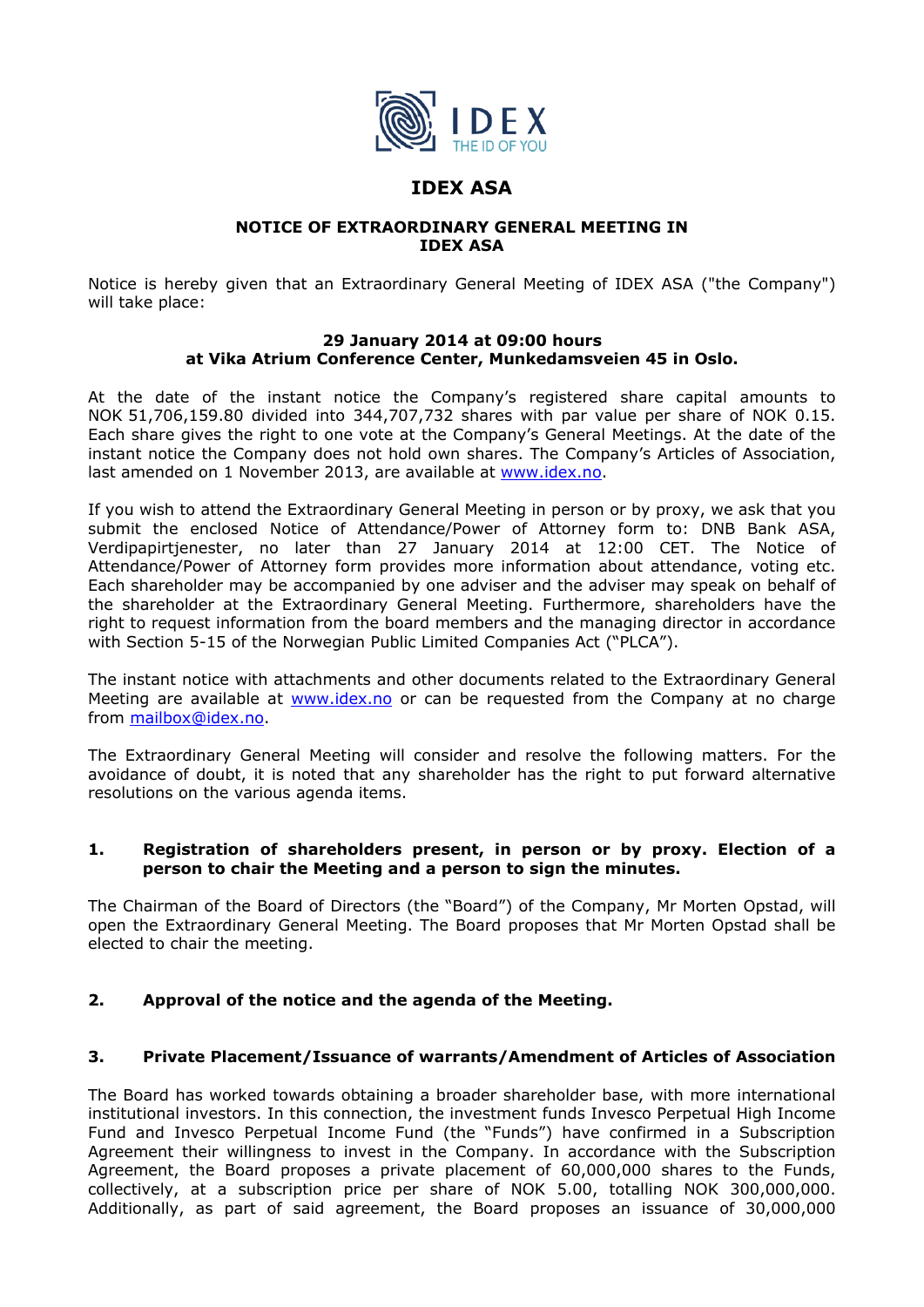warrants (in the form of independent subscription rights) to the Funds, collectively, with an exercise price per share of NOK 7.50, to facilitate a substantial follow-on investment by the Funds. The two resolutions are conditional on each other.

The Board proposes that the existing shareholders waive their preferential right to subscribe for shares as this represents a unique opportunity for the Company to secure a significant investment from one of the world's leading institutional investors. This is an investor with high quality and the amount of the investment is at a level which likely cannot be raised through existing shareholders. In conclusion, the proposed share issue will, in the Board's opinion, increase shareholder value.

## *(a) Private Placement*

The Board proposes the following resolution for a share capital increase:

*The Company's share capital shall be increased by NOK 9,000,000.- from NOK 51,706,159.80 to NOK 60,706,159.80 through the issuance of 60,000,000 shares in a private placement, at a subscription price of NOK 5.00 per share, each share having a par value of NOK 0.15. The total subscription amount is NOK 300,000,000.- of which NOK 9,000,000.- is added to the Company's share capital while NOK 291,000,000.- is added to the Company's reserves in accordance with the provisions of the PLCA.* 

*The shares are issued to Invesco Perpetual High Income Fund and Invesco Perpetual Income Fund, who both have confirmed that they will subscribe for the shares in accordance with the provisions of the PLCA. Existing shareholders waive their preferential right to subscribe for shares under the PLCA in connection with the instant share capital increase.* 

*The subscription for the shares must be made as soon as reasonably practicable after the Extraordinary General Meeting and at latest on 7 February 2014. Payment of the subscription price must be made latest on 7 February 2014; provided, however, that the Board, in cases of particular circumstances, may allow an extended time period for payment, but no later than 28 February 2014.* 

*The new shares will be fully paid and carry rights to dividends from the time the shares are issued.* 

*The costs of the share issue include a placement fee of 4 % on the total investment to an international broker firm (payable in cash or IDEX ASA shares, as determined by the broker, whereby in the latter alternative the number of shares will be calculated based on a price per share equal to the subscription price in the private placement and the share capital increase will be resolved under the existing board authorization to issue shares), as well as legal fees and costs related to the preparation of a listing prospectus, estimated to amount to about NOK 500,000.-.* 

# *(b) Issuance of Warrants*

The Board proposes the following resolution for the issuance of warrants:

*1. The Company hereby resolves to issue a total of 30,000,000 warrants to Invesco Perpetual High Income Fund and Invesco Perpetual Income Fund, each warrant having an exercise price of NOK 7.50. The term "warrants" means in the instant case independent subscription rights in accordance with Section 11-12 of the PLCA.* 

*2. Each warrant entitles the holder to demand the issuance of one share in the Company on the following terms and conditions: The warrants are exercisable at any time after the 12 months period following the date of this resolution, and thereafter for a period expiring on the 2-year anniversary of the date of this resolution.*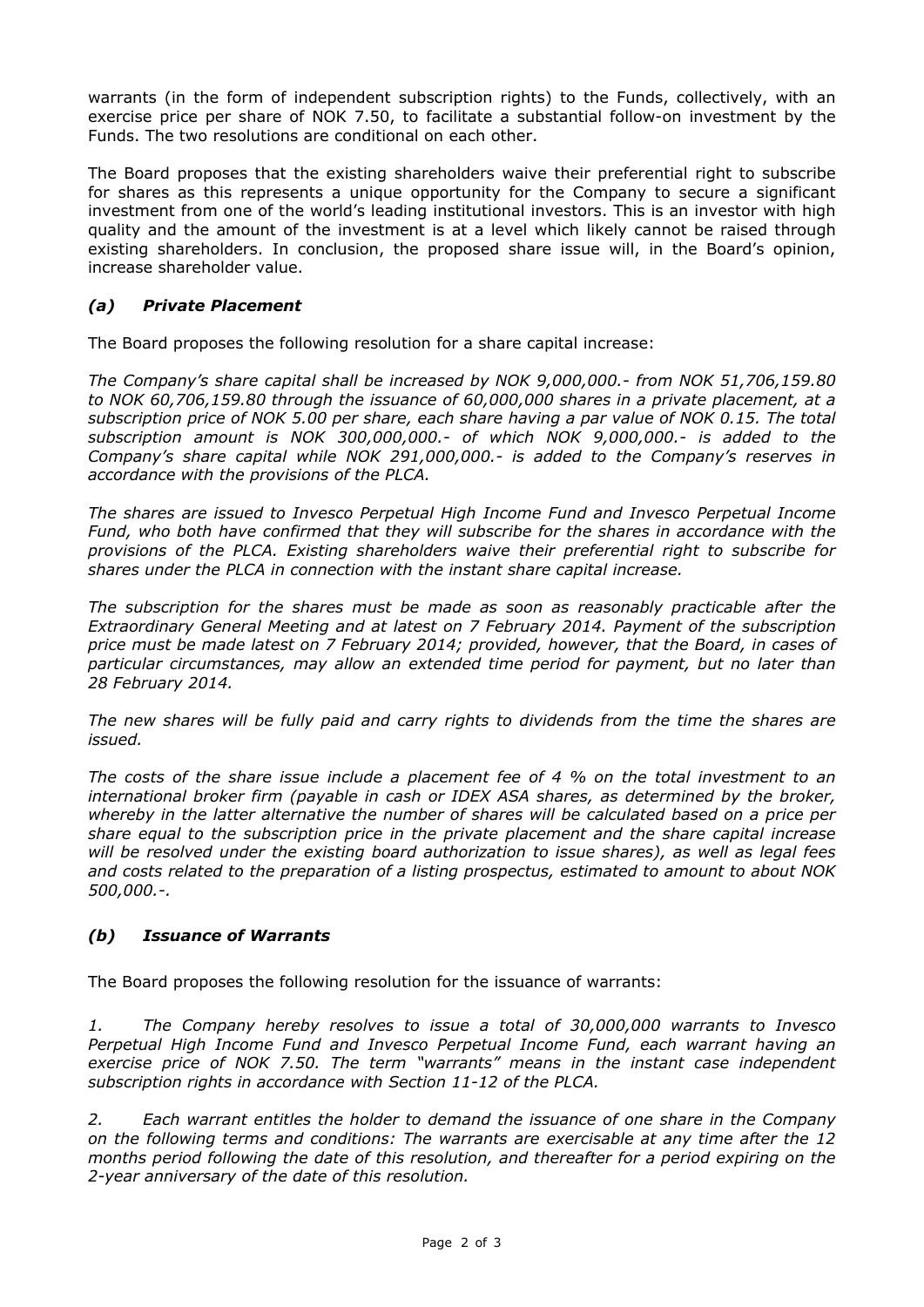*3. In the event that the Company is notified of a Change of Control or potential Change of Control over the Company prior to the one-year anniversary of the date of this resolution, the Funds' manager will be notified thereof and the Funds shall be entitled to exercise warrants and do all things necessary to ensure that the shares are issued in accordance with the warrants to the order of the Funds prior to the Change of Control occurring. "Change of Control" shall mean, in relation to a body corporate, the power of a person to secure that the affairs of the body corporate are conducted in accordance with the wishes of that person: (a) by means of the holding of shares, or the possession of voting power, in or in relation to that or any other body corporate; or (b) as a result of any powers conferred by the articles of association or any other document regulating that or any other body corporate, and a Change of Control occurs if a person who controls any body corporate ceases to do so or if another person acquires control of it.* 

*4. The Board would have the right (exercisable at its sole discretion), but not the obligation (other than as set forth in subsection 3), to allow an early exercise of warrants in cases of particular circumstances.* 

*5. The warrants shall be subscribed for by no later than 7 February 2014.* 

*6. No separate consideration shall be paid for the warrants.* 

*7. The warrants are fully transferable without restriction.* 

*8. The warrants shall expire on and no longer be exercisable the day after the 2-year anniversary of the date of this resolution.* 

*9. Exercise of the warrants shall be made by written request to the Board, clearly instructing the Company that a certain number of warrants shall be exercised and including the number of shares to be subscribed for.* 

*10. Payment for subscribed shares shall be made no later than ten (10) business days after the notice of exercise; provided, however, that the Board may extend the payment deadline in cases of particular circumstances.* 

*11. In the event the Company's share capital or number of shares is changed by way of a capitalization issue, stock split, stock consolidation etc. the number of warrants issued hereunder, and the consideration for the shares to be issued in the Company upon exercise of the warrants, shall be adjusted accordingly and, if necessary, rounded downwards to the nearest whole number.* 

*12. Shares issued on the basis of the warrants will carry rights to dividends from the time such shares are issued.* 

### *(c) Amendment of Articles of Association*

As a result of the proposed issue of shares above, the Board proposes to the Company's Extraordinary General Meeting that Section 5 of the Company's Articles of Association is amended to read as follows:

*"The company's share capital is NOK 60,706,159.80 divided into 404,707,732 registered shares at NOK 0.15."* 

> 8 January 2014 IDEX ASA

Morten Opstad Chairman of the Board of Directors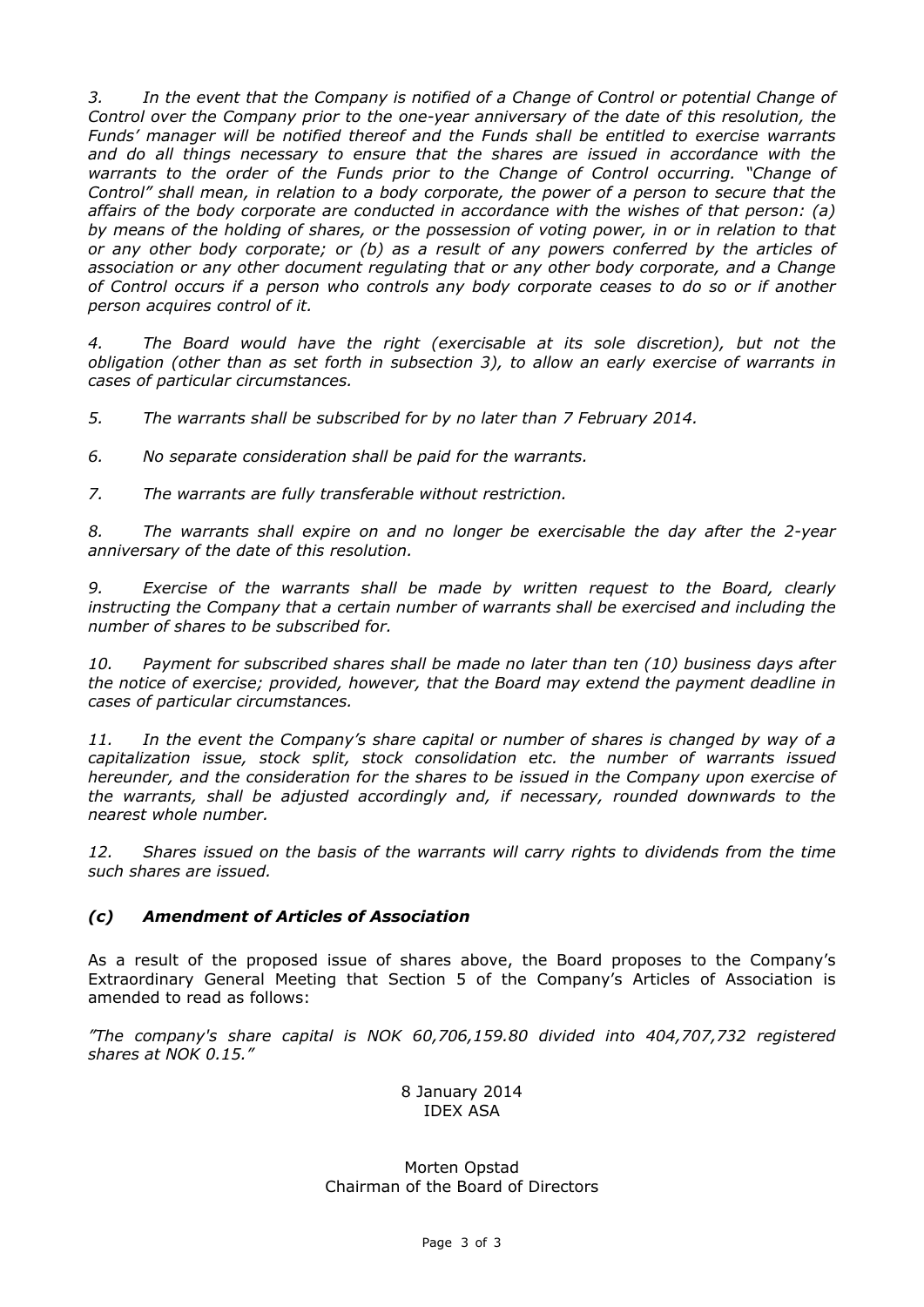

Shareholder name, address

#### **Notice of Extraordinary General Meeting**

An Extraordinary General Meeting of IDEX ASA will be held on 29 January 2014 at 09.00 hrs. at Vika Atrium Conference Centre, Mundedamsveien 45 in Oslo, Norway

If the above-mentioned shareholder is an enterprise, it will be represented by:

 Name of enterprise's representative (To grant a proxy, use the proxy form below)

#### **Notice of attendance**

The undersigned will attend the Extraordinary General Meeting on 29 January 2014 and vote for:

|            | Own shares                                                 |
|------------|------------------------------------------------------------|
|            | Other shares in accordance with enclosed Power of Attorney |
| A total of | <b>Shares</b>                                              |

This notice of attendance must be received by DNB Bank ASA no later than 27 January 2014 at 12.00 hrs. **Notice of attendance may be sent electronically through the Company's website www.idex.no or through VPS Investor Services.** To access the electronic system for notification of attendance or to submit your proxy, through the Company's website, the above-mentioned reference number and PIN code must be stated. The notice may also be sent by e-mail to genf@dnb.no, regular mail to DNB Bank ASA, Registrar's Department, P.O.Box 1600 Sentrum, 0021 Oslo, Norway. Fax is not available.

| Place | Date | Shareholder's signature<br>(If attending personally. To grant a proxy, use the form below) |
|-------|------|--------------------------------------------------------------------------------------------|

## **Proxy without voting instructions**

This proxy form is to be used for a proxy without voting instructions. To grant a proxy with voting instructions, please use page 2.

If you do not attend the Extraordinary General Meeting in person, this proxy may be used by a person authorised by you, or you may send the proxy without naming the proxy holder, in such case, the proxy will be deemed to be given to the Chairman of the Board of Directors or a person authorised by the Board of Directors. The proxy must be dated and signed.

The proxy form should be received by DNB Bank ASA, Registrar's Department no later than 27 January 2014 at 12.00 hrs. **The proxy may be sent electronically through the Company's website http://www.idex.no or through VPS Investor Services.** The notice may also be sent by e-mail to genf@dnb.no, regular mail to DNB Bank ASA, Registrar's Department, P.O.Box 1600 Sentrum, 0021 Oslo, Norway. Fax is not available.

The undersigned The undersigned and the two is the two is the two is the two is the two is the two is the two i

 $\Box$  the Chairman of the Board of Directors (or a person authorised by the Board of Directors), or

| -<br>– |               |  |
|--------|---------------|--|
|        | $\mathcal{L}$ |  |

(Name of proxy holder in capital letters)

a proxy to attend and vote for my/our shares at the Extraordinary General Meeting of IDEX ASA on 29 January 2014.

\_\_\_\_\_\_\_\_\_\_\_\_\_\_\_\_\_\_\_\_\_\_\_\_\_\_\_\_\_\_\_\_ \_\_\_\_\_\_\_\_\_\_\_ \_\_\_\_\_\_\_\_\_\_\_\_\_\_\_\_\_\_\_\_\_\_\_\_\_\_\_\_\_\_\_\_\_\_\_\_

| ×<br>×<br>٧<br>۹ |
|------------------|
|------------------|

Date Shareholder's signature (Signature only when granting a proxy)

With regard to rights of attendance and voting, reference is made to the Norwegian Public Limited Liability Companies Act, in particular Chapter 5. If the shareholder is a company, the company's certificate of registration must be attached to the proxy.